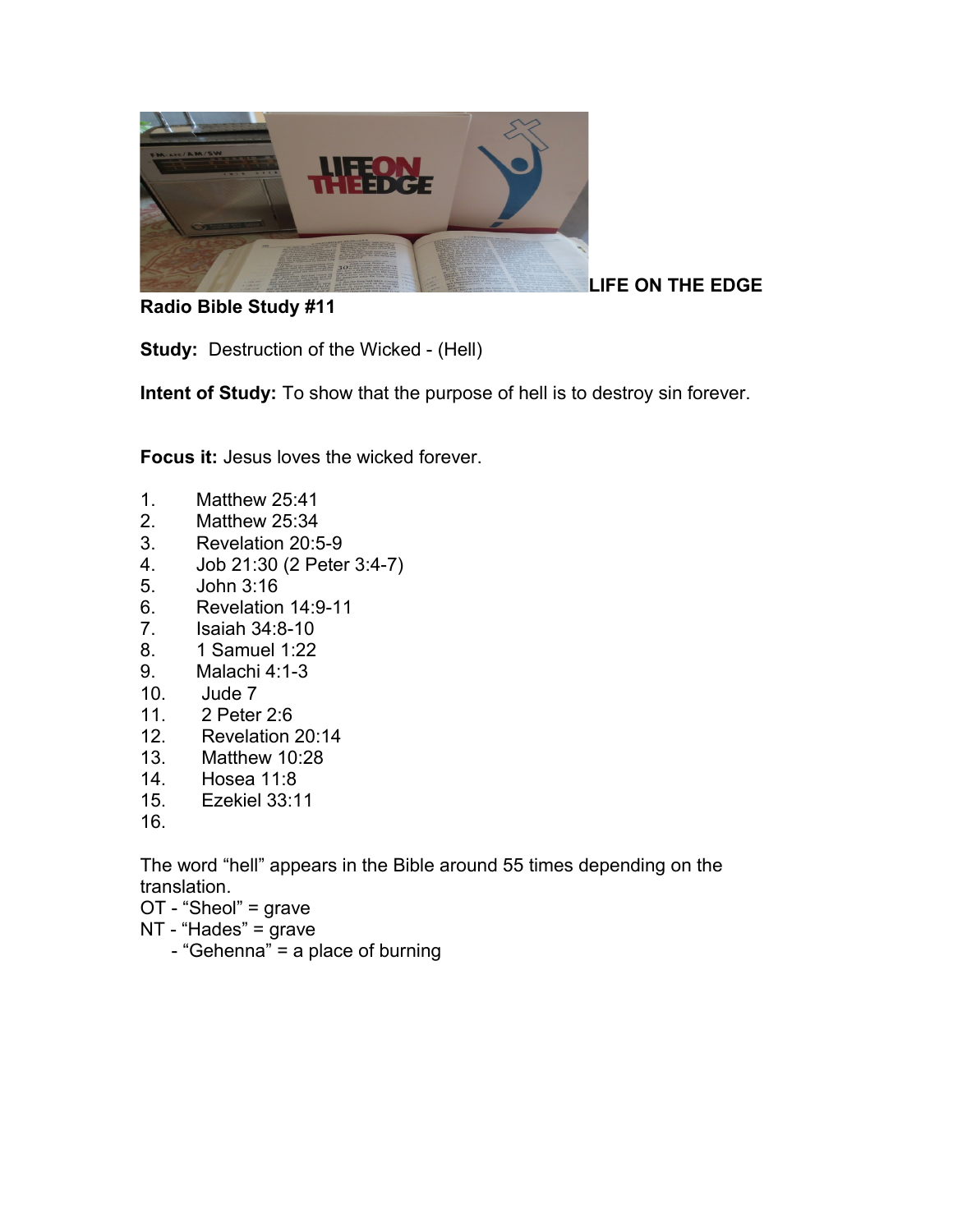## **Share It:**

Who was hell prepared for?

1. **Matthew 25:41** - Hell was prepared for the devil and his angels. Hell was never intended to have people in it, I have no business being there. (It says nothing about everlasting life)

If hell wasn't prepared for humanity, what was prepared for us?

2. **Matthew 25:34** - The kingdom was prepared for us.

Where on earth is hell anyway? "Yes"

**3. Revelation 20:5-9** - On the earth. The fire comes down from God out of heaven and devours them. Sounds like the wicked are destroyed.

When on earth is hell?

- **4. Job 21:30 (2 Peter 3:4-7)** the wicked are reserved for the day, people do not go to hell right after they die. Reserved for fire until the day. It is not now.
- **5. John 3:16** The options according to Jesus. Perish or everlasting life. Thats it! Not everlasting life in hell. Everlasting life is in heaven or perish in hell.
- **6. Revelation 14:9-11** forever and ever

Revelation uses a lot of language from other places in the Bible so in order to understand let's look at another verse with similar language.

- **7. Isaiah 34:8-10** John uses the same language as Isaiah, forever and ever. Isaiah is talking about the destruction of Edom, the end of verse 10 says that no one will pass through the smoke forever and ever. If we go to Edom today, we will not see smoke rising anymore.
- **8. 1Samuel 1:22** Him being there for ever would be conditional on him living for ever. So Samuel served there for ever until he died. I am going to stay married for ever. Really?
- **9. Malachi 4:1-3** The wicked will be ashes. If the wicked are going to be ashes, where is the fire? *No longer there*. The day is coming, in the future.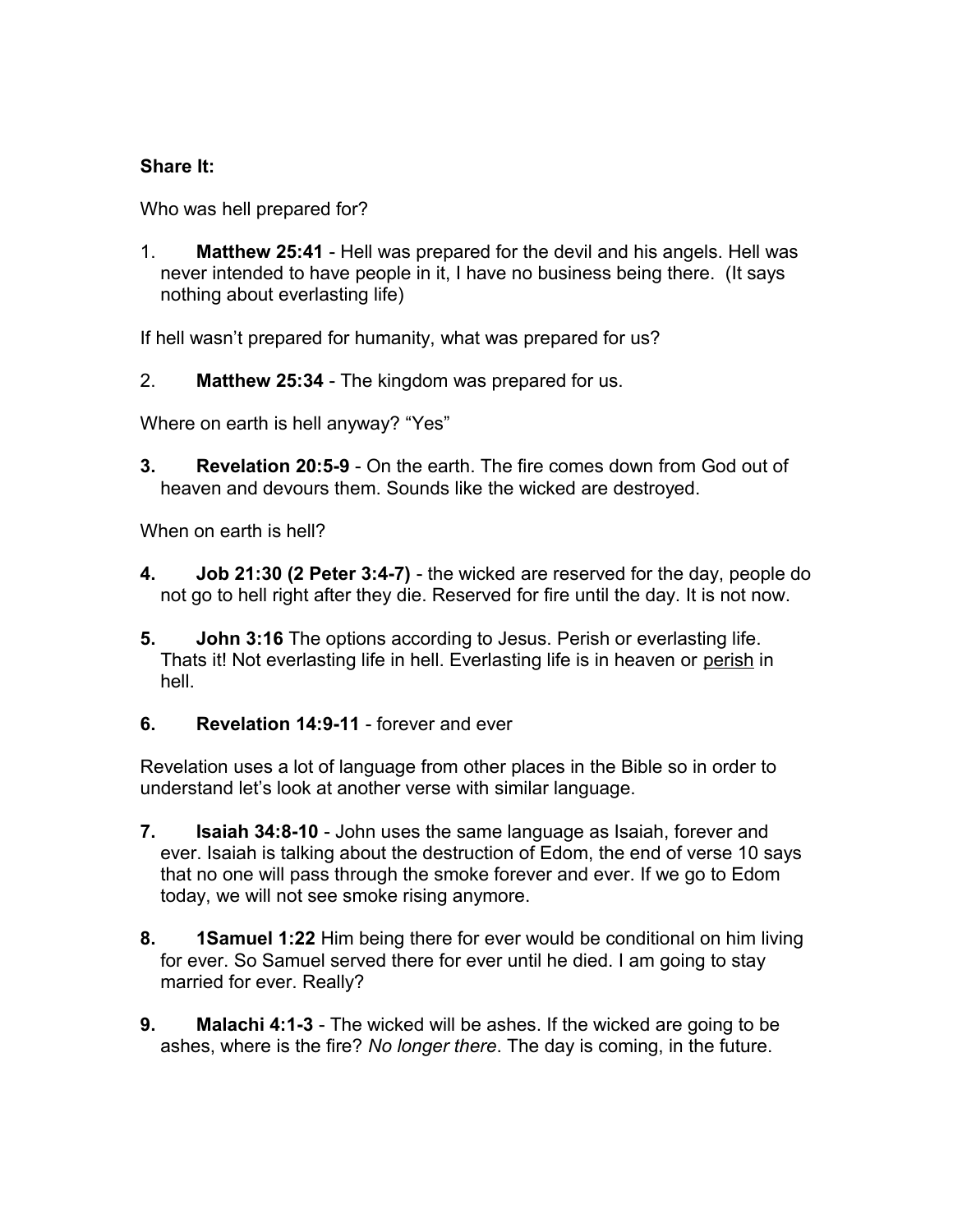**10. Jude 7** - Eternal fire destroyed Sodom and Gomorrah. Are Sodom and Gomorrah still burning? *No.* They are an example.

An example to who?

**11. 2 Peter 2:6** - To those who would live ungodly.

**12. Revelation 20:14** - If it's called the second death, the implication is that there was a first death. Hell is the second death.

**13. Matthew 10:28** - Difference between two deaths 1st death - death of the body 2nd death - death of the soul

- **14. Hosea 11:8**  Admah, Zeboim = cities that were also destroyed with Sodom and Gomorrah. Destruction of the wicked, examples of hell. God is saying, "How can I give you over to hell?" The heart of God is broken. (*Deut 29:23*)
- **15. Ezekiel 33:11** God has no pleasure in the death of the wicked. He wants you to turn from your wicked ways.

## **Appeals:**

Do you see that God is a God of love, do you see His passion even in the execution of the judgment. Is it your desire to accept the death of Jesus, the experience that Jesus went through in the garden of Gethsemane and on Calvary as your substitute. Is there anything that would keep you from accepting Jesus as your substitute?

## **Simple Questions with Simple Answers:**

- 1. Q: 1 Peter 3:18-20
- A: **18** How many personalities do you see in verse 18? *Christ, God, the Spirit the trinity.*
- **19** "by whom" the spirit. The spirit is the one preaching to the spirits in prison.
- Isaiah 42:7,22-24 those that are in prison = in darkness, those who have sinned, disobedient to God's law = the ungodly.
- Not in prison, this is a reference to those who are lost.
- Isaiah 61:1 Prison-house of sin, bondage of addictions.
- **20**  The spirit did the preaching to those who were in "sin prison" in the days of Noah.
- Was the spirit present during the time of the flood?
- Genesis 6:3 the spirit was there in the days of Noah, 120 years
- 1 Peter says during the time that the ark was being prepared